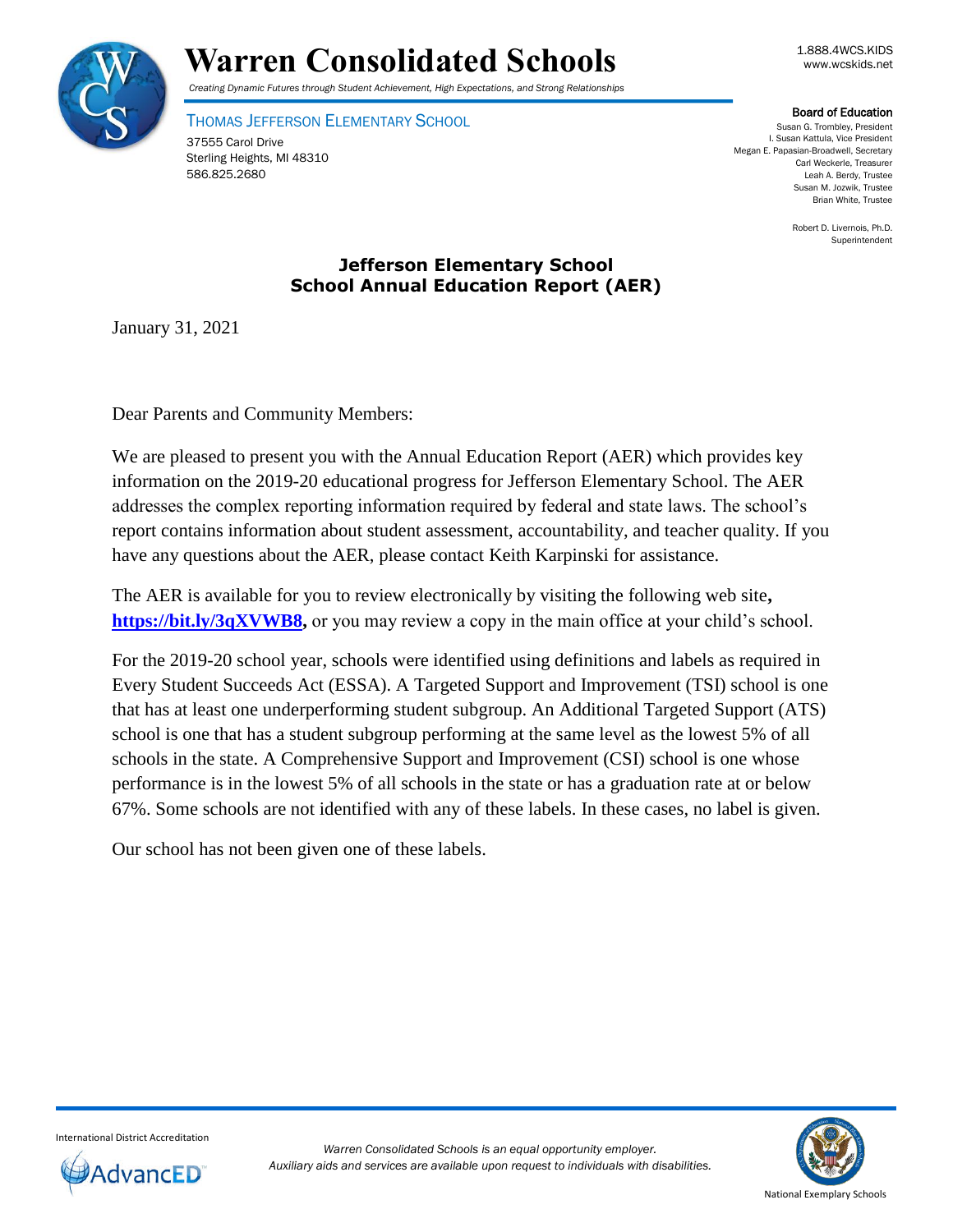Through our school improvement process, we have identified the following areas of focus for the next school year:

- Increased Tier I math support and strategies that include pre/posttest of math power standards for each unit of study.
- Increased Tier II math support at the grade level.
- Increased Tier I  $&$  II reading and writing strategies
- Increased focus on a strategic process for teaching academic vocabulary
- Continued use of the SIOP strategies, which will increase support for our EL students
- Implementation and monitoring of master schedules and implementation guides to ensure maximum instructional time.
- Professional development that focuses on Tier I strategies.
- Utilize Grade Level Meeting time to review progress monitoring data and develop ongoing classroom interventions.

State law requires that we also report additional information.

# **PROCESS FOR ASSIGNING PUPILS TO THE SCHOOL**

Students are assigned to schools according to their address of residence within the district's boundaries. Parents may request another school with the District under the Open Enrollment process, however, transportation is not provided. The Board of Education has determined that it will allow nonresident students, residing with the Macomb ISD, but whose parent(s) reside in the District, and who qualify to enroll in the District through a Schools of Choice program.

# **THE STATUS OF THE 3-5 YEAR SCHOOL IMPROVEMENT PLAN**

Our School Improvement plan continues to remain aligned with the Districts Improvement Plan centered on ambitious instructional practices, defined Multi-Tiered Systems of Support and student support network. Our ELA Balanced Literacy Curriculum provides students with whole group and small group instruction, Tier 2 literacy support in the classroom as well as Tier 3 support for our most at-risk students. We have continued to develop Instructional Learning Cycles within our math curriculum that were started 2 years ago. Our development of common formative assessments will provide our staff with the opportunity to look at data points that are connected to specific learning targets and access student growth as well as targeted support that may be needed. Our focus on a student support network continues as we move into our second year of Positive Behavior Interventions & Supports for our students that focus on student recognition. Each goal and strategy in our plan support the three areas within our Professional Learning Community: Focus on Learning, Collaborative Culture and Results Orientation.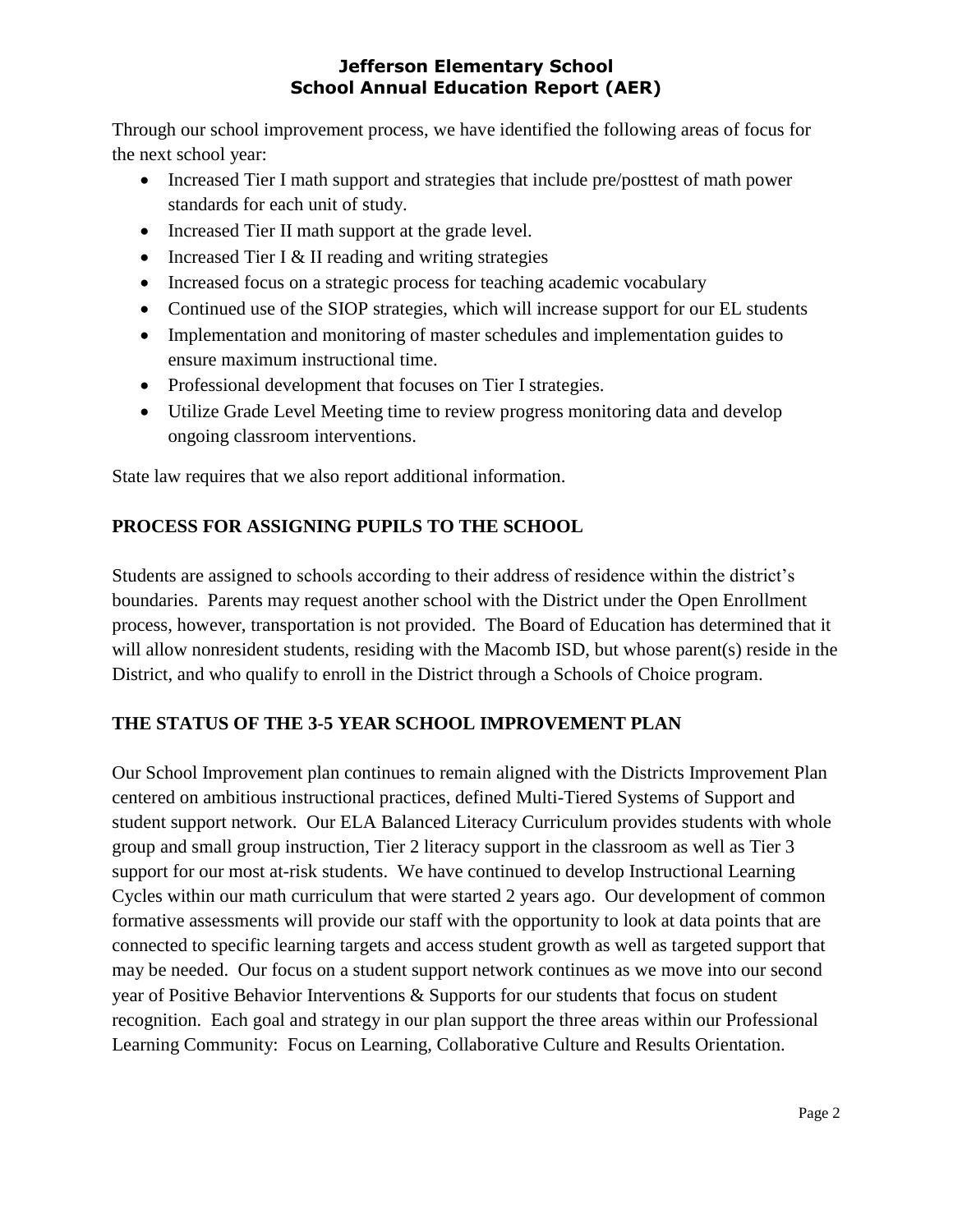#### **A BRIEF DESCRIPTION OF EACH SPECIALIZED SCHOOL**

**Early Childhood Education** is an important part of the mission and vision of Warren Consolidated Schools. A variety of early learning classrooms are housed in our elementary buildings. These programs include WCS Early Childhood Special Education (ECSE) Program, the World of Fours (grant-supported preschool program for 4-year-olds), fee-based 3-year-old and 4-year-old preschool, transitional kindergarten, and several Macomb-Intermediate School District Head-Start classrooms.

**The Middle School Mathematics Science Technology Center (MS)2TC** offers advanced mathematics, science technology options for middle school students. Students who are accepted into the program will split their day between their home middle school, where they will take their social studies and two elective classes, and Butcher Educational Center, where they will take their mathematics, science, and English language arts classes.

**The Middle School Visual and Performing Arts (MS-VPA)** is an exciting, creative program that has been designed to build on the district's nationally acclaimed, award-winning high school performing arts program (WCSPA) which is in Sterling Heights High School. MS-VPA is intended for academically focused and creative students who look to blend their academic experience with interest in the performing arts. Students who are accepted into the program will split their school day between their home middle school, where they will take their language arts, science, and math classes, and Butcher Educational Center, where they will take their social studies and two performing arts electives. The performing arts electives will include visual arts, music, dance, and theatre exploratory experiences.

**The Macomb Math and Science Center (MMSTC)** is an honors program for 9th – 12th grade students in Macomb County districts who are interested in advanced/accelerated mathematics, science, and computer technology. Students must apply and be selected for the program based upon placement testing and the teacher's recommendation. The Center's program is a half day and students attend their home school for the rest of the day. It is located at Butcher Educational Center.

**The Career Preparation Center (CPC)** programs are open to Clintondale, Fraser, and Warren Consolidated 11th and 12th grade students. CPC programs are designed to provide students with skills to enter the workforce or continue with other college or workplace training. Career Technical Education (CTE) classes at the CPC provide technical skills and knowledge. Students enrolled in these programs are often able to earn technical certifications as well as college credit.

**Community High School** is an alternative education program for high school students. The primary objective of the school is to assist enrolled students in meeting their high school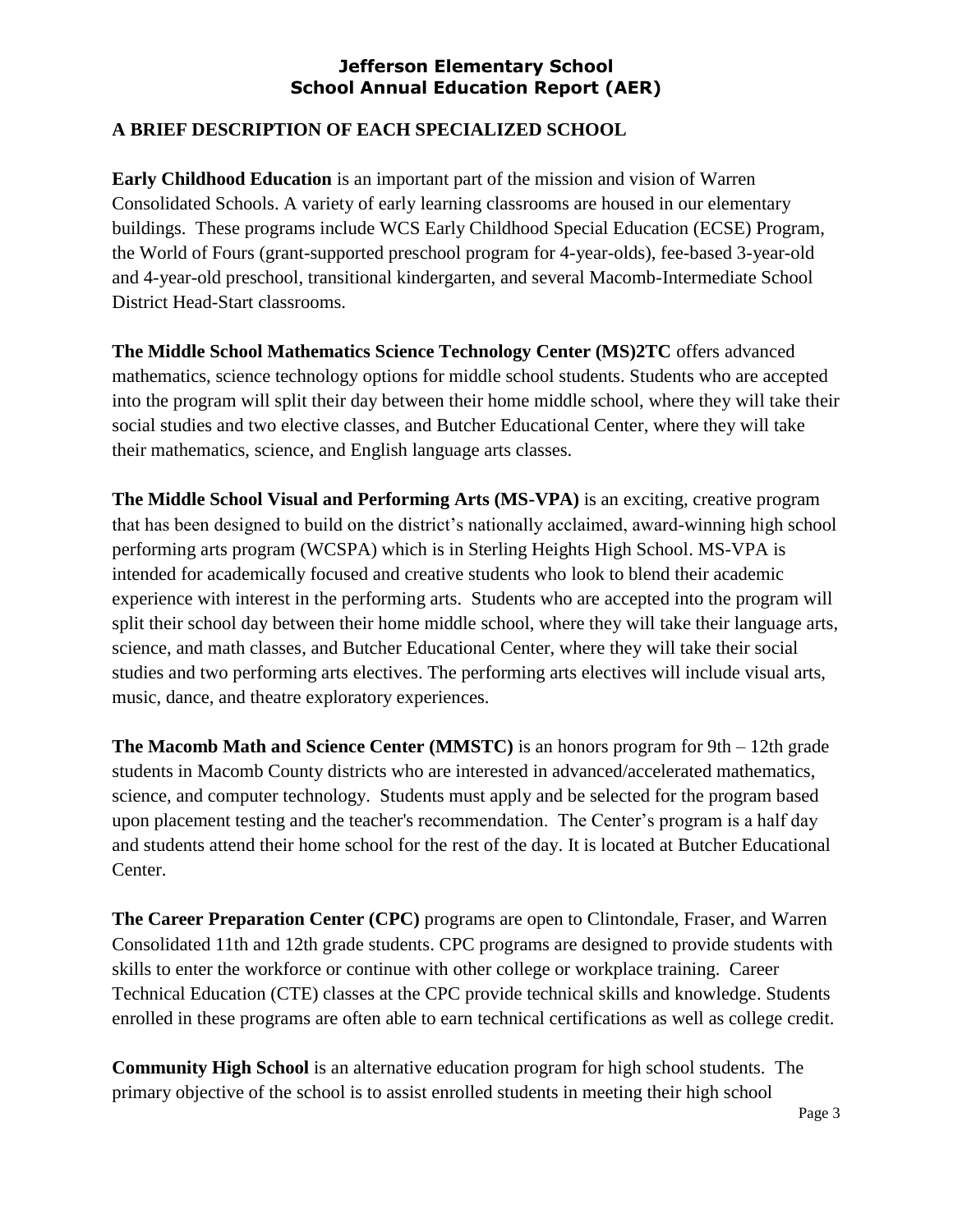graduation requirements in a timely manner. It is now located at the Hatherly Educational Center.

# **IDENTIFY HOW TO ACCESS A COPY OF THE CORE CURRICULUM, A DESCRIPTION OF ITS IMPLEMENTATION, AND AN EXPLANATION OF THE VARIANCES FROM THE STATE'S MODEL**

Warren Consolidated Schools follows all State of Michigan curriculum guidelines. The Board of Education has adopted a core curriculum based on Michigan Curriculum Framework, Grade-Level Content Expectations/Michigan State Standards, and Michigan Merit Curriculum approved by the State Board of Education. A copy of the core curriculum may be accessed at [www.wcskids.net,](http://www.wcskids.net/) under Parent Resources on our school page.

# **THE AGGREGATE STUDENT ACHIEVEMENT RESULTS FOR ANY LOCAL COMPETENCY TESTS OR NATIONALLY NORMED ACHIEVEMENT TESTS**

In the fall of 2018 and 2019, Warren Consolidated Schools administered the Northwest Evaluation Association Measure of Academic Progress (MAP Growth). This test was given again in the spring of 2019, however, it was not administered in the spring of 2020 due to COVID-19. Reading and Mathematics results are listed below.

| <b>North West Evaluation Association (NWEA) Test Results</b><br>Jefferson Elementary School |                  |                   |                       |     |                                                                          |     |                |            |                     |     |                        |     |
|---------------------------------------------------------------------------------------------|------------------|-------------------|-----------------------|-----|--------------------------------------------------------------------------|-----|----------------|------------|---------------------|-----|------------------------|-----|
|                                                                                             |                  | Total<br>Students | Low<br>Percentile <21 |     | <b>Low Average</b><br>Percentile 21-40 Percentile 41-60 Percentile 61-80 |     | <b>Average</b> |            | <b>High Average</b> |     | High<br>Percentile >80 |     |
|                                                                                             |                  |                   | Count                 | %   | Count                                                                    | %   | Count          | %          | Count               | %   | Count                  | %   |
| Reading                                                                                     |                  |                   |                       |     |                                                                          |     |                |            |                     |     |                        |     |
| 1st Grade                                                                                   | Fall 2019        | 79                | 15                    | 19% | 21                                                                       | 27% | 18             | 23%        | 13                  | 16% | 12                     | 15% |
|                                                                                             | Spring 2020      | N/A               | N/A                   | N/A | N/A                                                                      | N/A | N/A            | N/A        | N/A                 | N/A | N/A                    | N/A |
|                                                                                             | <b>Fall 2018</b> | 64                | 29                    | 45% | 12                                                                       | 19% | 13             | 20%        | 5                   | 8%  | 5                      | 8%  |
|                                                                                             | Spring 2019      | 66                | 20                    | 30% | 16                                                                       | 24% | 19             | 29%        | 6                   | 9%  | 5                      | 8%  |
| 2nd Grade                                                                                   | <b>Fall 2019</b> | 60                | $\overline{7}$        | 12% | 12                                                                       | 20% | 9              | <b>15%</b> | 18                  | 30% | 14                     | 23% |
|                                                                                             | Spring 2020      | N/A               | N/A                   | N/A | N/A                                                                      | N/A | N/A            | N/A        | N/A                 | N/A | N/A                    | N/A |
|                                                                                             | Fall 2018        | 72                | 19                    | 26% | 15                                                                       | 21% | 16             | 22%        | 19                  | 26% | 3                      | 4%  |
|                                                                                             | Spring 2019      | 74                | 16                    | 22% | 17                                                                       | 23% | 18             | 24%        | 16                  | 22% | $\overline{7}$         | 9%  |
| 3rd Grade                                                                                   | Fall 2019        | 75                | 14                    | 19% | 15                                                                       | 20% | 24             | 32%        | 16                  | 21% | 6                      | 8%  |
|                                                                                             | Spring 2020      | N/A               | N/A                   | N/A | N/A                                                                      | N/A | N/A            | N/A        | N/A                 | N/A | N/A                    | N/A |
|                                                                                             | <b>Fall 2018</b> | 69                | 12                    | 17% | 10                                                                       | 14% | 23             | 33%        | 16                  | 23% | 8                      | 12% |
|                                                                                             | Spring 2019      | 69                | 10                    | 14% | 15                                                                       | 22% | 20             | 29%        | 19                  | 28% | 5                      | 7%  |
| 4th Grade                                                                                   | Fall 2019        | 68                | 5                     | 7%  | 13                                                                       | 19% | 18             | 26%        | 21                  | 31% | 11                     | 16% |
|                                                                                             | Spring 2020      | N/A               | N/A                   | N/A | N/A                                                                      | N/A | N/A            | N/A        | N/A                 | N/A | N/A                    | N/A |
|                                                                                             | <b>Fall 2018</b> | 73                | 20                    | 27% | 19                                                                       | 26% | 19             | 26%        | 12                  | 16% | 3                      | 4%  |
|                                                                                             | Spring 2019      | 76                | 19                    | 25% | 17                                                                       | 22% | 20             | 26%        | 13                  | 17% | $\overline{7}$         | 9%  |
| 5th Grade                                                                                   | Fall 2019        | 74                | 12                    | 16% | 13                                                                       | 18% | 25             | 34%        | 16                  | 22% | 8                      | 11% |
|                                                                                             | Spring 2020      | N/A               | N/A                   | N/A | N/A                                                                      | N/A | N/A            | N/A        | N/A                 | N/A | N/A                    | N/A |
|                                                                                             | Fall 2018        | 89                | 18                    | 20% | 29                                                                       | 33% | 15             | 17%        | 19                  | 21% | 8                      | 9%  |
|                                                                                             | Spring 2019      | 87                | 13                    | 15% | 15                                                                       | 17% | 35             | 40%        | 15                  | 17% | 9                      | 10% |